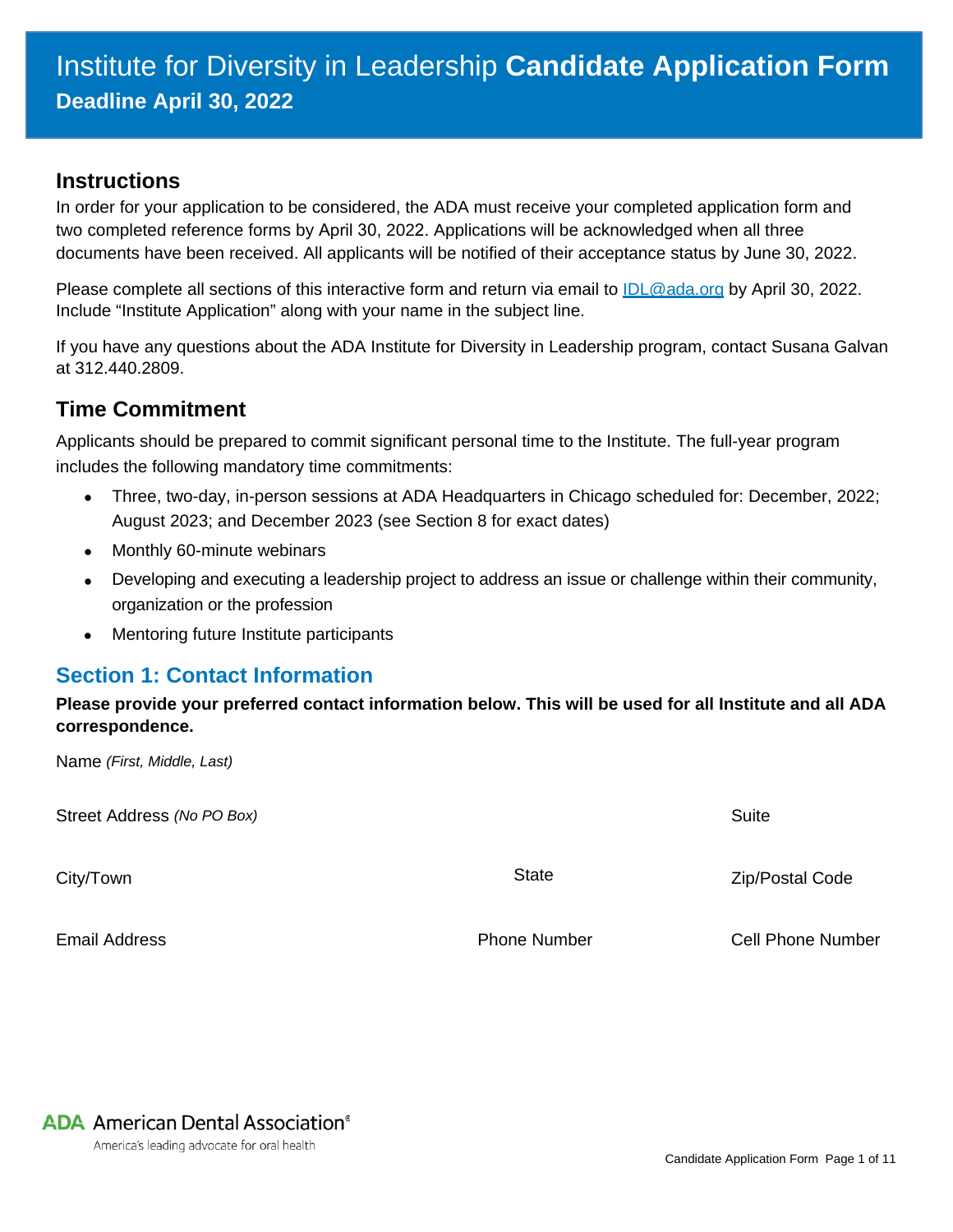**If you have previously applied to the ADA Institute for Diversity in Leadership or been selected as an alternate, please indicate below.**

|         | 2010 | 2011 | 2012 | 2013 | 2014 | 2015 | 2016 | 2017 | 2018 | 2019 | 2020 | 2021 |
|---------|------|------|------|------|------|------|------|------|------|------|------|------|
| Applied |      |      |      |      |      |      |      |      |      |      |      |      |

**Are you a current ADA member?** *(ADA membership not required for participation.)* 

Yes | No

ADA Member Number *(000-00-0000)* 

**ADA** American Dental Association<sup>®</sup>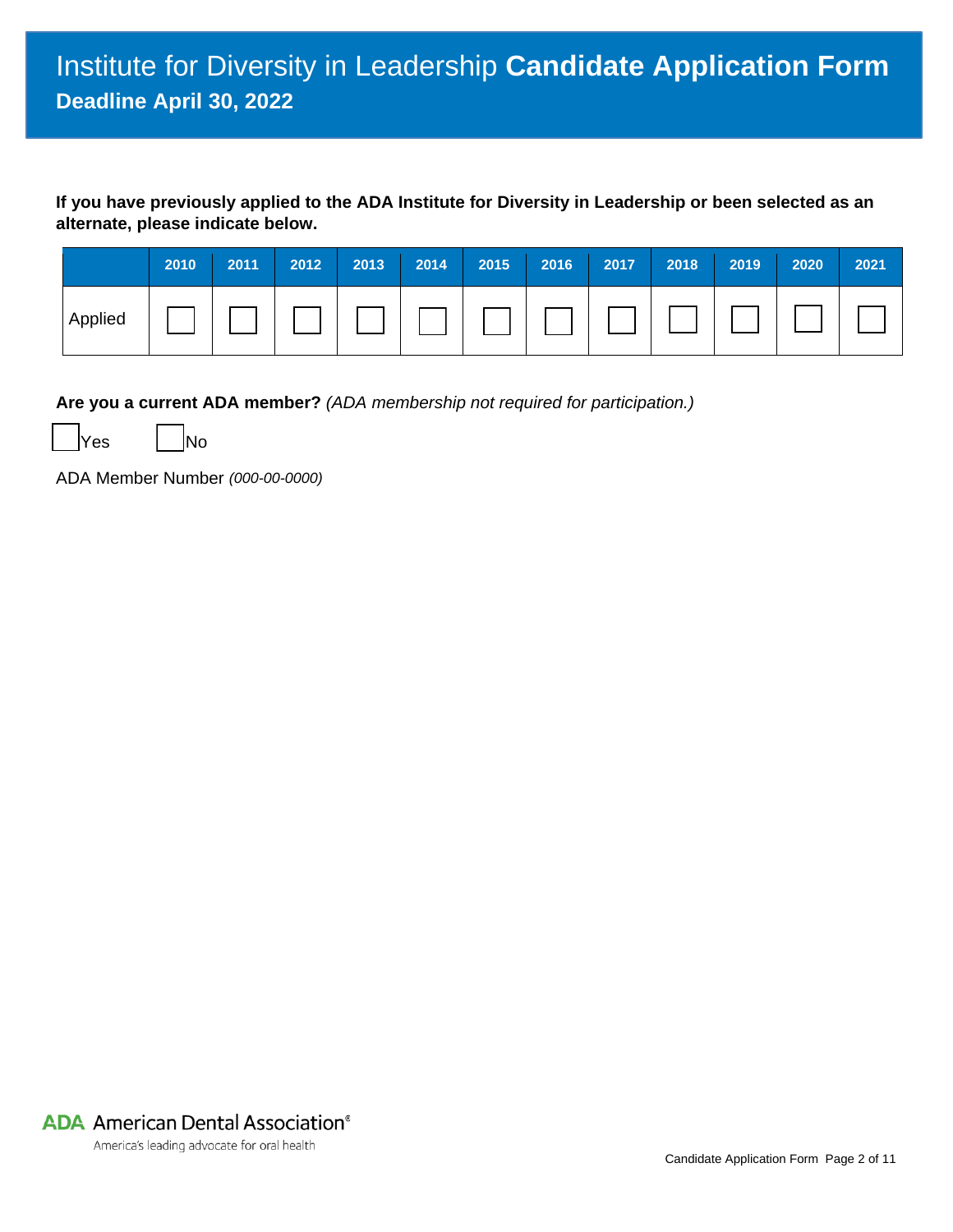# Institute for Diversity in Leadership **Candidate Application Form Deadline April 30, 2022**

# **Section 2: Demographic Information**



# **Section 3: Education and License**

*(Participation is open to all active, licensed dentists, residing in the U.S. regardless of their ADA membership status)*

# **Predoctoral Dental Education**



Dental School

Other Dental School

Graduation Date *(month, year)*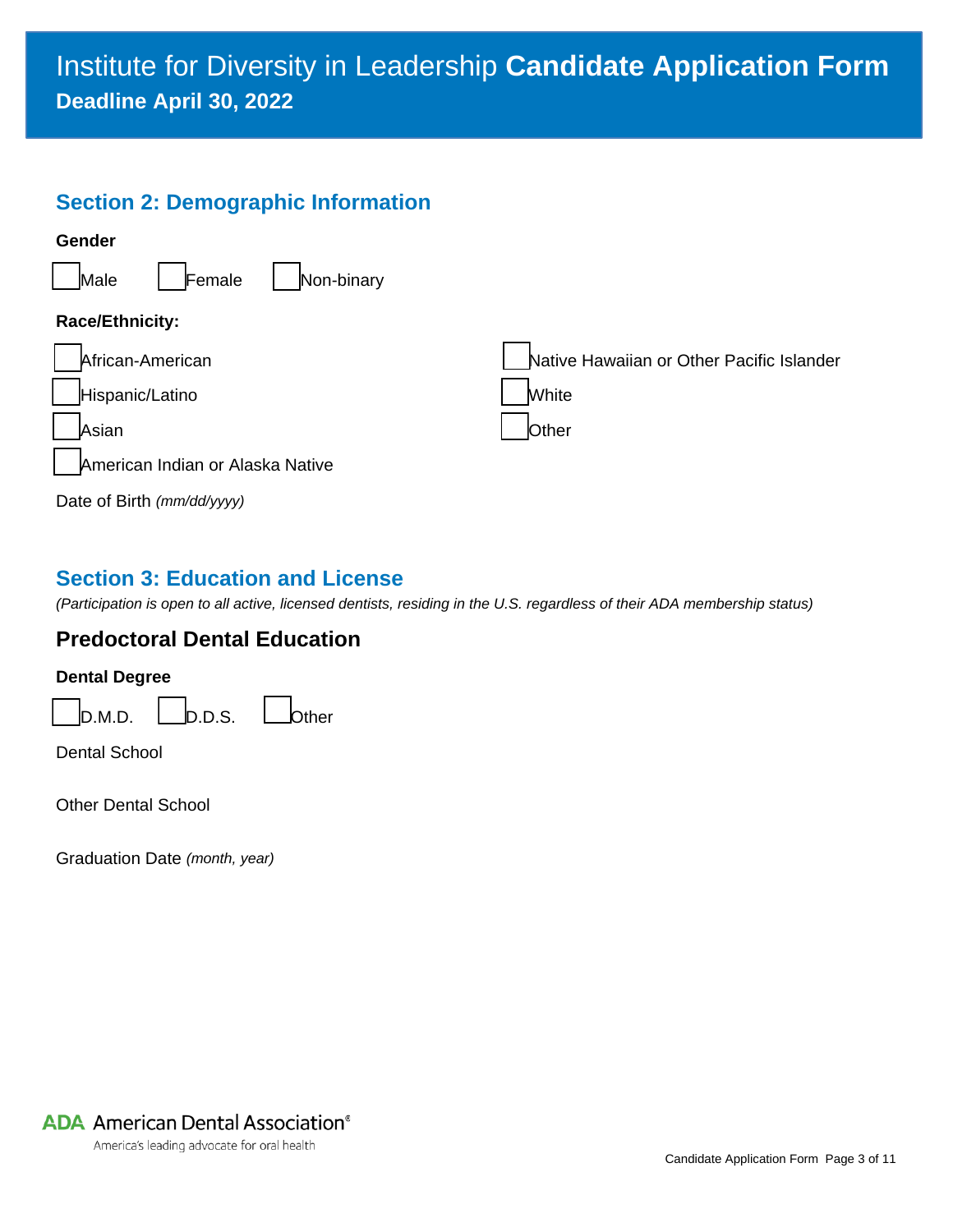# Institute for Diversity in Leadership **Candidate Application Form Deadline April 30, 2022**

## **Advanced Dental Education**

| Type of Program               |
|-------------------------------|
| Other Type of Program         |
| Completion Date (month, year) |
| Type of Award                 |

#### **Type of Practice** *(Check all that apply.)*



#### **Please indicate the state or states in which you are licensed and any specialty license information, if applicable.**

|    | <b>State</b> | <b>Specialty</b> |
|----|--------------|------------------|
| 1. |              |                  |
| 2. |              |                  |
| 3. |              |                  |
| 4. |              |                  |
| 5. |              |                  |

# **ADA** American Dental Association<sup>®</sup>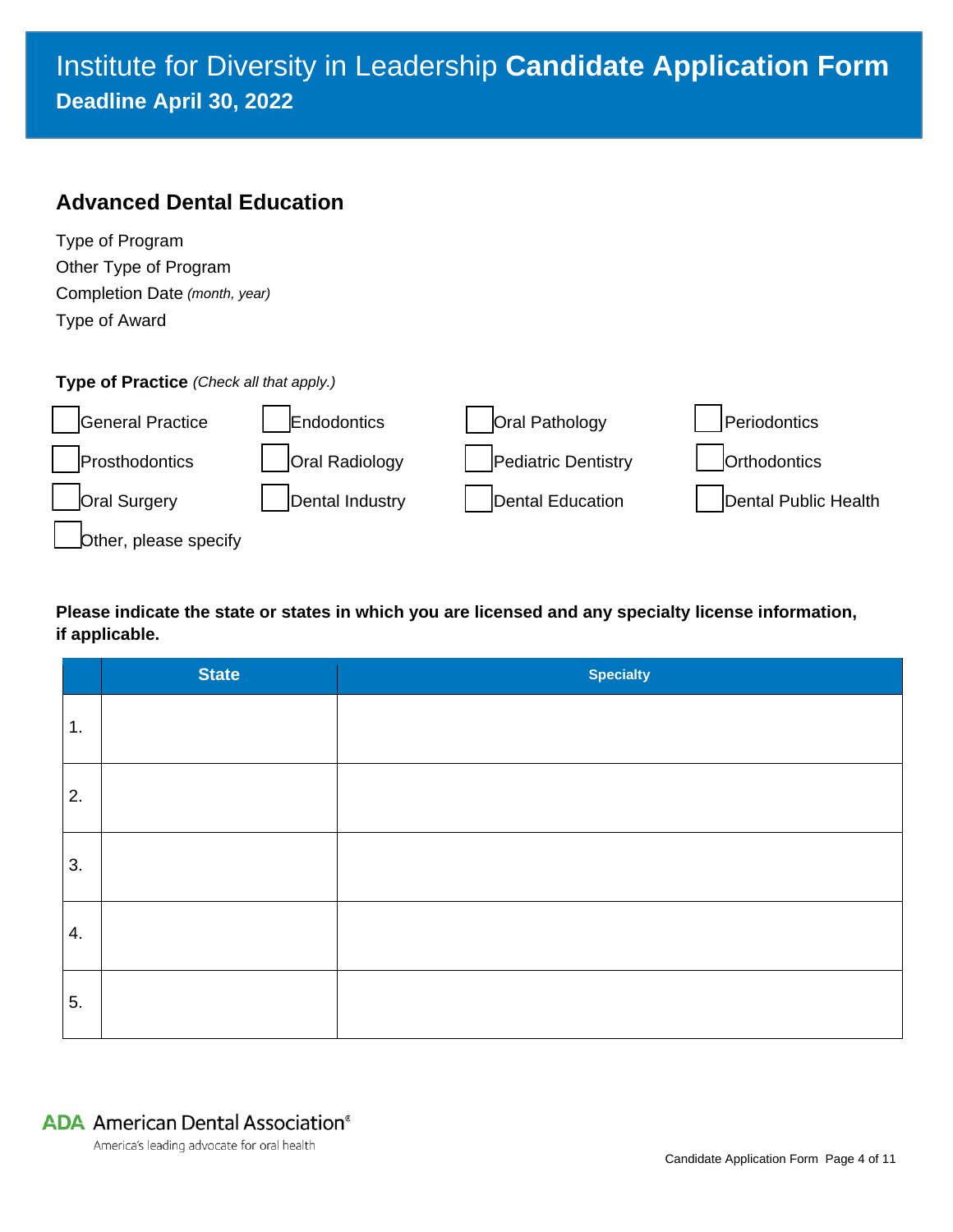### **Section 4.1: Employment Experience**

Please list your employment experience, with most recent experience first. Dates should be entered in month/year format. If you are still employed at any location, leave the "date ended" field blank.

|     | <b>Place of Employment</b> | <b>Position</b> | <b>Date Started</b> | <b>Date Ended</b> |
|-----|----------------------------|-----------------|---------------------|-------------------|
| 1.  |                            |                 |                     |                   |
| 2.  |                            |                 |                     |                   |
| 3.  |                            |                 |                     |                   |
| 4.  |                            |                 |                     |                   |
| 5.  |                            |                 |                     |                   |
| 6.  |                            |                 |                     |                   |
| 7.  |                            |                 |                     |                   |
| 8.  |                            |                 |                     |                   |
| 9.  |                            |                 |                     |                   |
| 10. |                            |                 |                     |                   |

## **ADA** American Dental Association<sup>®</sup>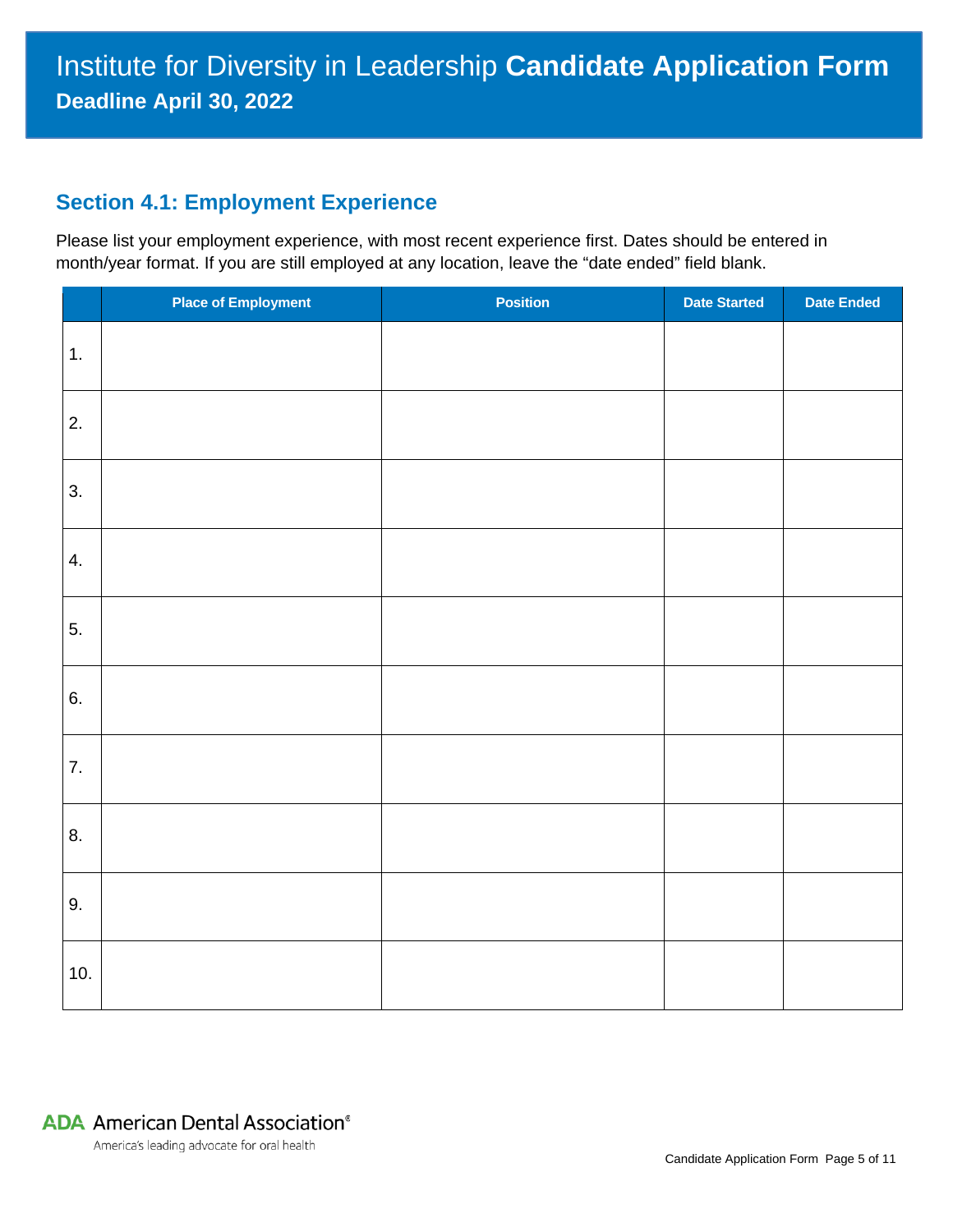## **Section 4.2: Memberships, Leadership and Volunteer Positions**

Please list current or past memberships in professional and civic organizations, including any leadership/volunteer positions, recognitions and dates. Dates should be entered in month/year format.

|     | Memberships, Leadership<br>and Volunteer Positions | <b>Positions and Recognitions</b> | <b>Date Started</b> | <b>Date Ended</b> |
|-----|----------------------------------------------------|-----------------------------------|---------------------|-------------------|
| 1.  |                                                    |                                   |                     |                   |
| 2.  |                                                    |                                   |                     |                   |
| 3.  |                                                    |                                   |                     |                   |
| 4.  |                                                    |                                   |                     |                   |
| 5.  |                                                    |                                   |                     |                   |
| 6.  |                                                    |                                   |                     |                   |
| 7.  |                                                    |                                   |                     |                   |
| 8.  |                                                    |                                   |                     |                   |
| 9.  |                                                    |                                   |                     |                   |
| 10. |                                                    |                                   |                     |                   |

# **ADA** American Dental Association<sup>®</sup>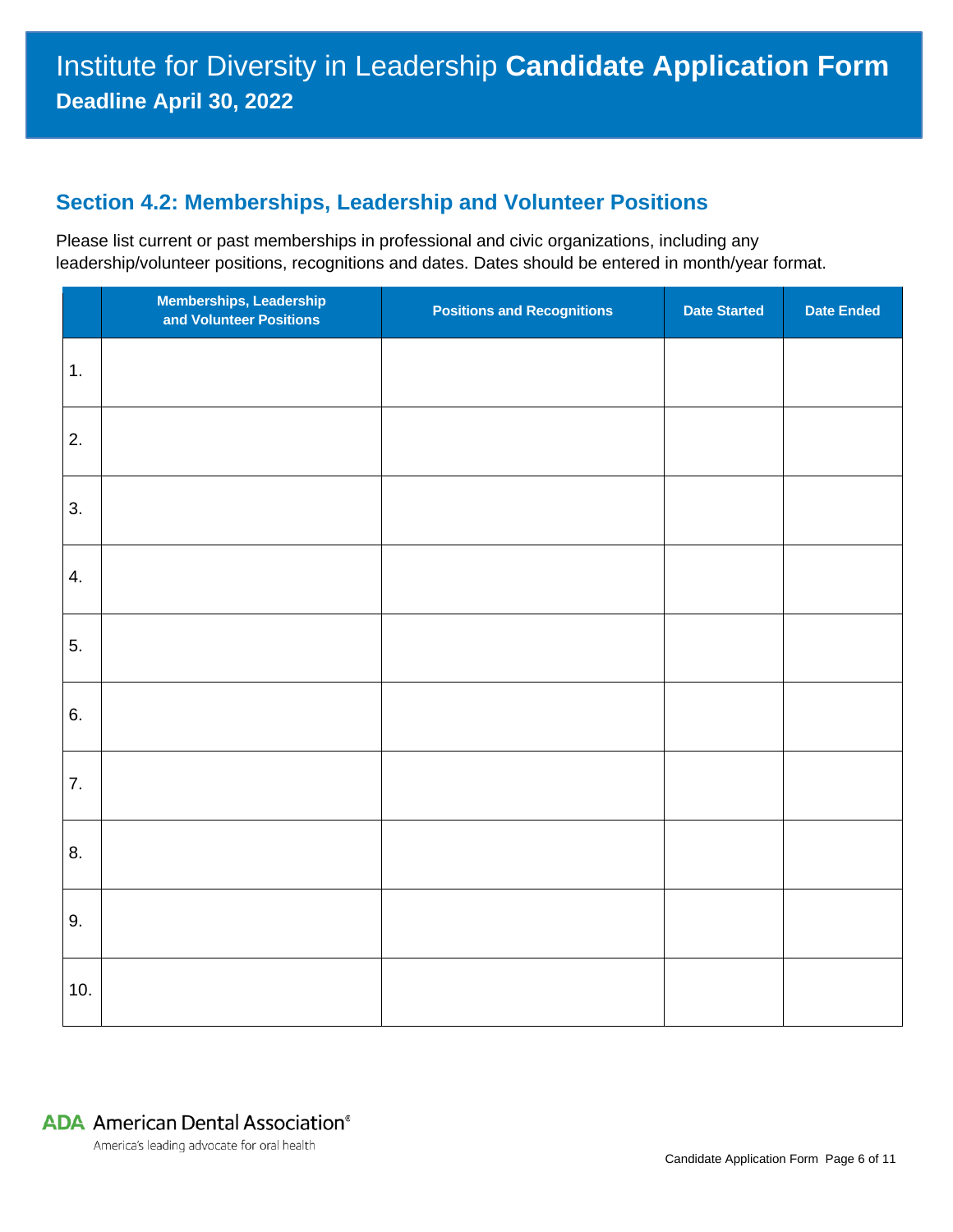## **Section 5: Essays**

Please answer the three essay questions that follow in the space provided (approximately 500 words or less for each essay question).

1. Please share your reasons for participating in the ADA Institute for Diversity in Leadership. What are your strengths as a leader and what leadership skills do you want to develop further? After completing the program, what kinds of leadership/volunteer roles would you hope to fill with dental associations, other associations, community organizations or other organizations?

**ADA** American Dental Association<sup>®</sup>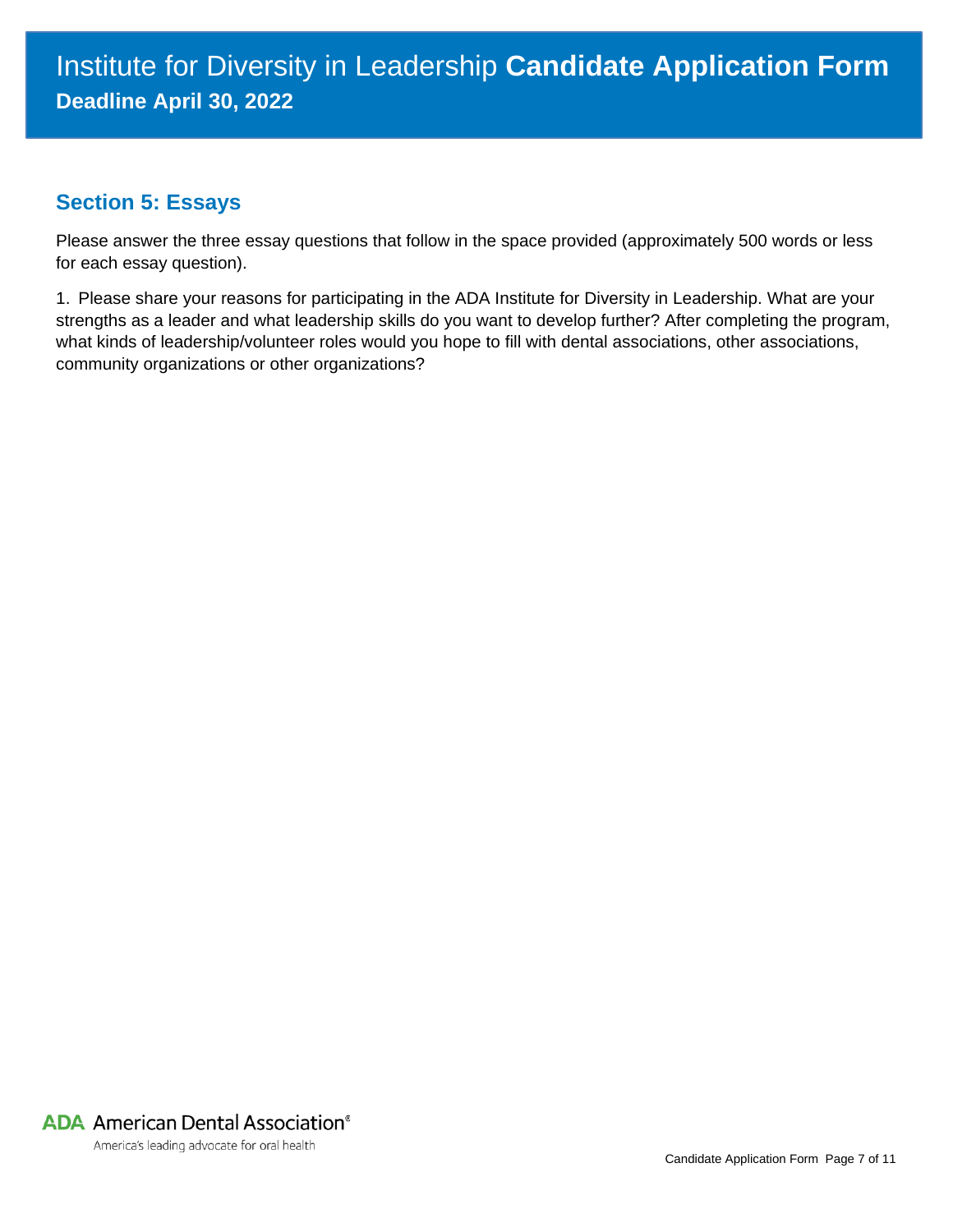2. Please describe a situation or project where you demonstrated your talent or promise as a leader. Please include information on results and lessons learned.

**ADA** American Dental Association®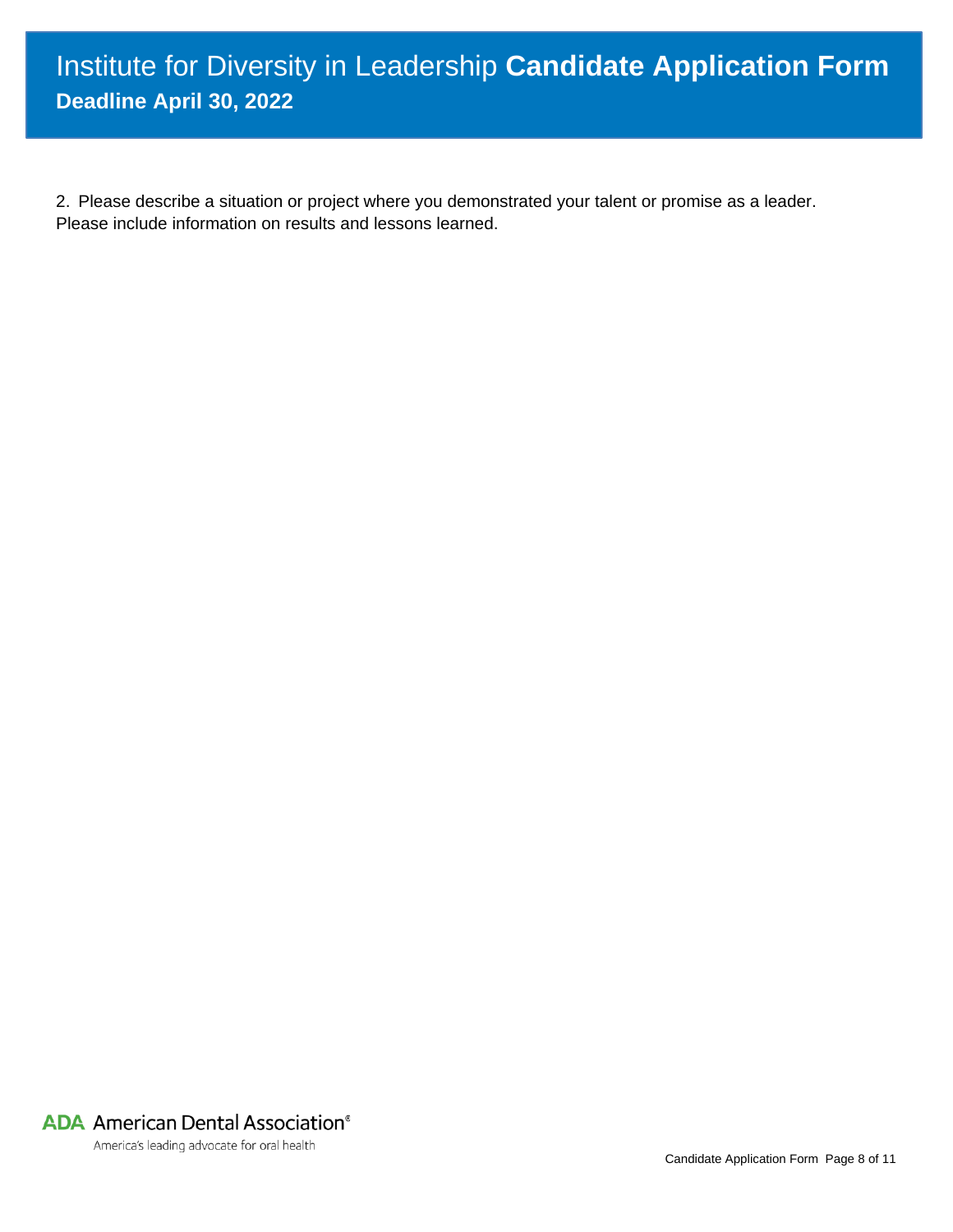# Institute for Diversity in Leadership **Candidate Application Form Deadline April 30, 2022**

3. Please discuss an issue of social or political concern that impacts the dental profession or your community. Why is this issue important and what could be done to resolve the issue at the local, state or national levels? Would you consider pursuing a leadership project in this area through the Institute for Diversity in Leadership?

**ADA** American Dental Association<sup>®</sup>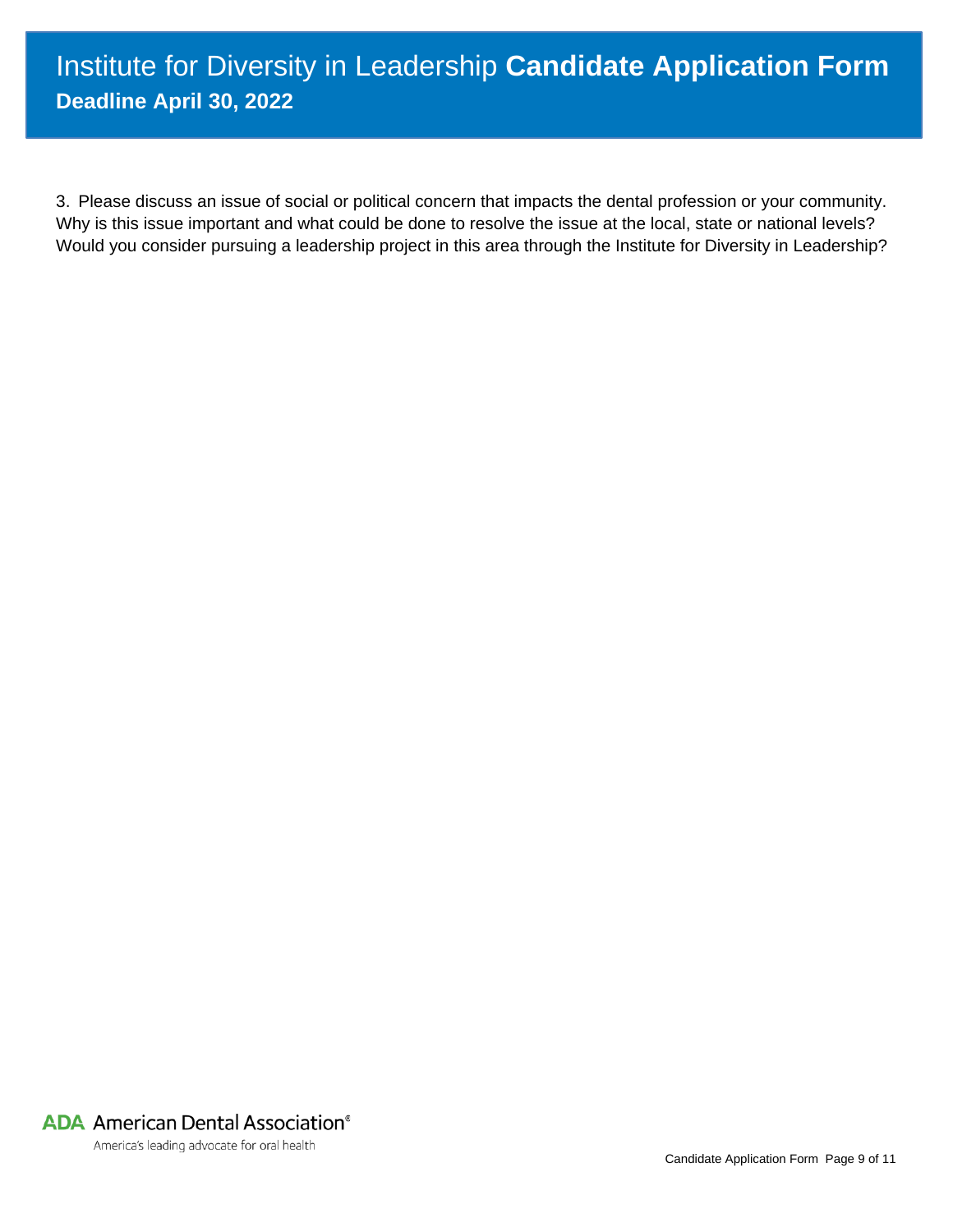#### **Section 6: References**

Please list the name and email address of two individuals who will provide a reference in support of your application. The Candidate Reference Form is available at **ADA.org**. Download the form and forward it to each person submitting a reference on your behalf. They must complete and submit the form on your behalf no later than April 30, 2022 in order for your application to be considered.

References

|    | <b>First Name</b> | <b>Last Name</b> | <b>Email Address</b> |
|----|-------------------|------------------|----------------------|
| 1. |                   |                  |                      |
| 2. |                   |                  |                      |

Describe how long you have known each reference listed above and under what circumstances. Be specific.

**ADA** American Dental Association<sup>®</sup>